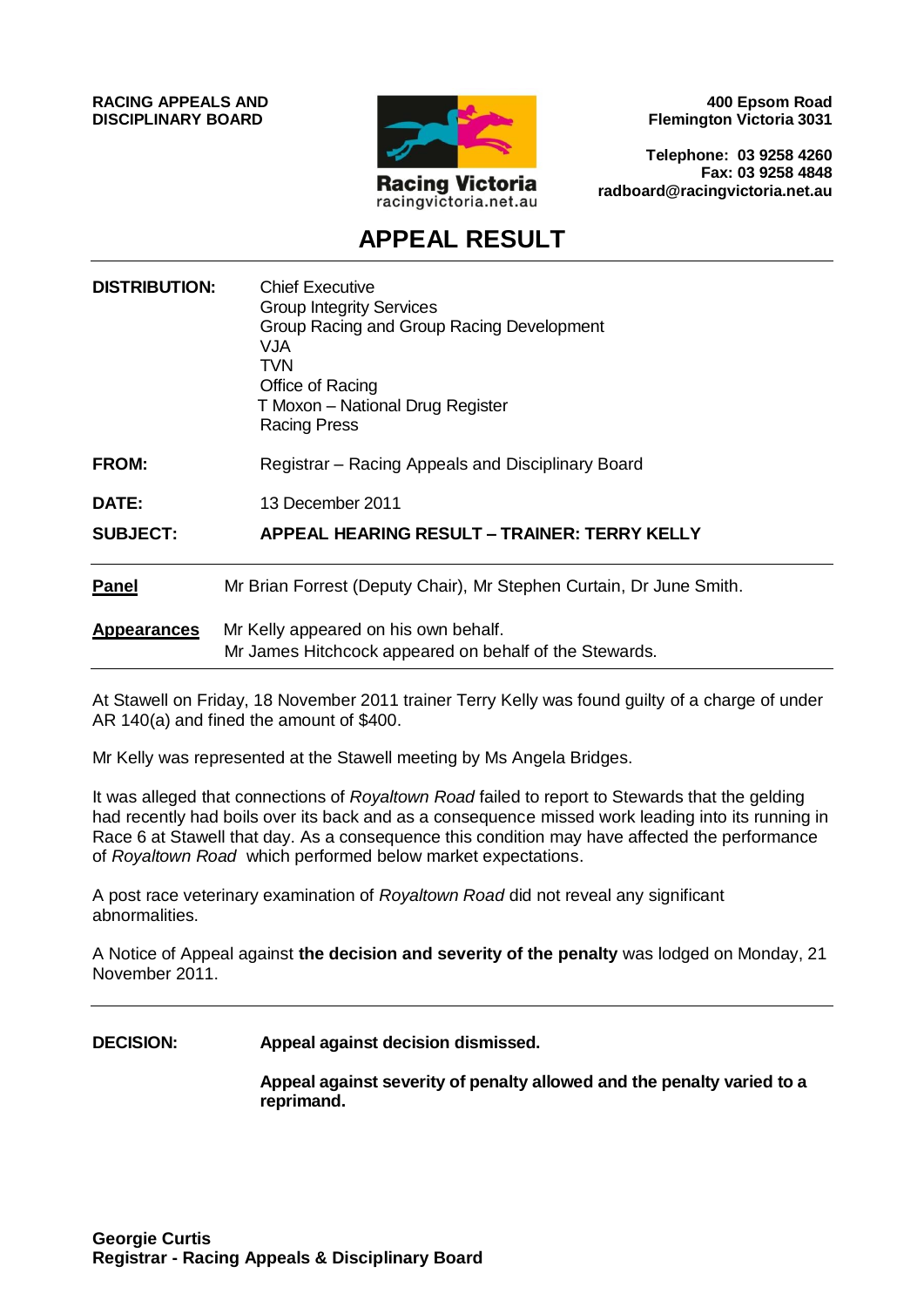# **TRANSCRIPT OF**

## **PROCEEDINGS**

**RACING APPEALS AND DISCIPLINARY BOARD**

\_\_\_\_\_\_\_\_\_\_\_\_\_\_\_\_\_\_\_\_\_\_\_\_\_\_\_\_\_\_\_\_\_\_\_\_\_\_\_\_\_\_\_\_\_\_\_\_\_\_\_\_\_\_\_\_\_\_\_\_\_\_\_

**MR B FORREST (CHAIRMAN) MR S CURTAIN DR J SMITH**

### **IN THE MATTER OF: TERRY KELLY – BREACH OF AR140(a) - DECISION**

**MELBOURNE**

**TUESDAY, 13 DECEMBER 2011**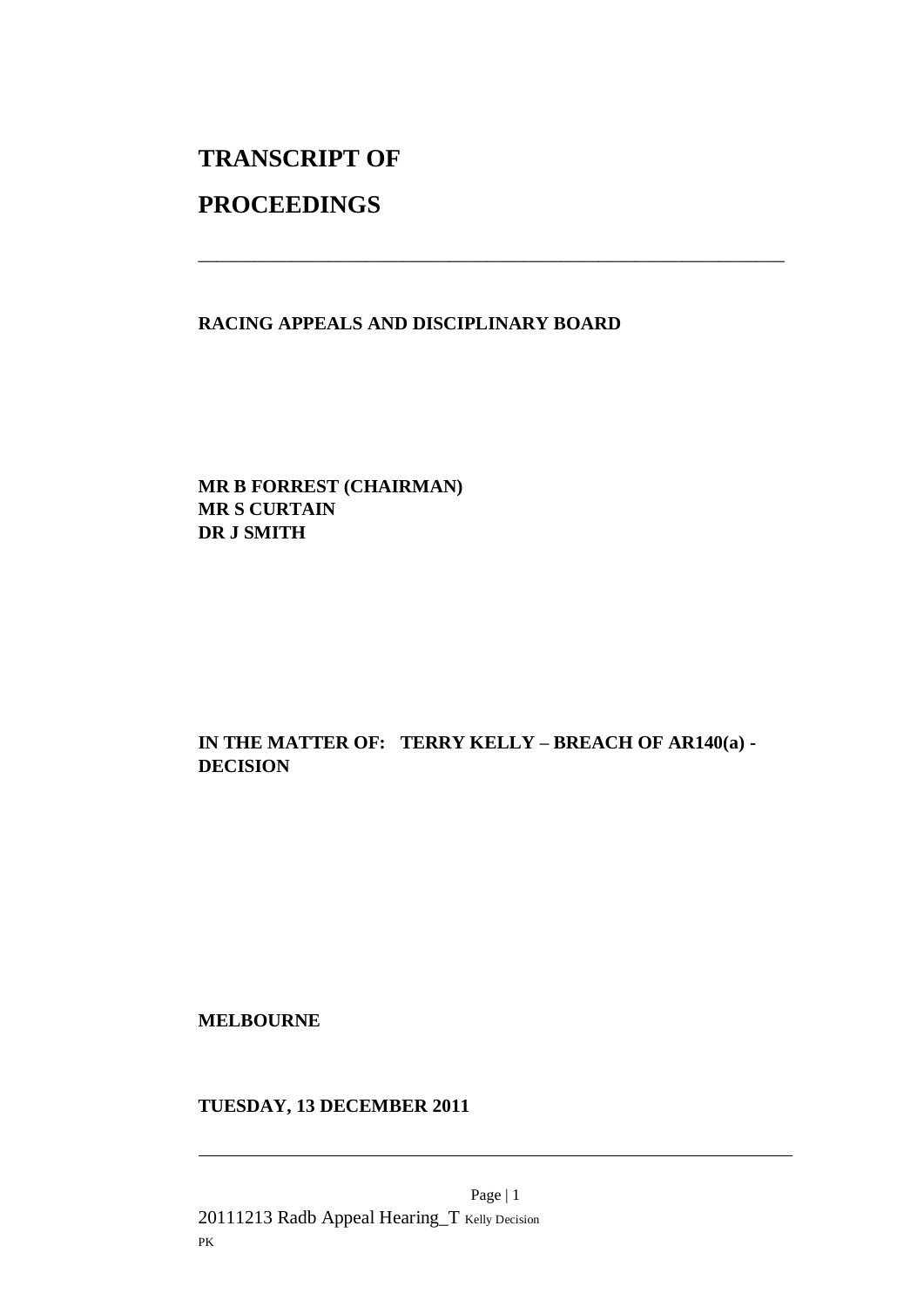CHAIRMAN: Thank you. The Board has now reached a unanimous decision on the position of this appeal. Trainer Mr Terry Kelly has appealed a conviction and a fine of \$400 imposed by Stewards at Stawell on 18 November 2011, for a breach of AR140(a) which relevantly reads:

(a) A trainer of a horse that is included in the final acceptors for a race must ensure that such horse is fit and properly conditioned to race, and shall report to the Stewards as soon as practicable any condition or occurrence that may affect its running in the race.

10

5

Mr Kelly, as the trainer of *Royaltown Road*, on Friday 18 November at Stawell, *Royaltown Road* started \$3.50 favourite in the 0-68 1600 metre and finished fifth of eleven runners, beaten six lengths. Stewards queried the performance; they also ordered a veterinary examination which revealed no significant

- 15 abnormality. Mr Kelly was not at Stawell, his stable was represented by Ms Angela Bridges, she told Stewards *Royaltown Road* was probably a bit out of condition, he was a grass horse and had missed some work, she explained that the day after his previous run at Ararat on 6 November, boils were discovered on his back. Consequently the horse missed two sets of normal pace work, on
- 20 the Saturday prior to Stawell he worked under saddle for the first time since the Ararat run and on the Tuesday before Stawell worked 1400 metres in evens, between runs he also worked on the treadmill and did some swimming. In the Ararat race 0-68 Class, 1600 metre event, *Royaltown Road* finished fourth, less than one length from the winner, starting price \$5.00. The Stawell race was of
- 25 similar class and distance, when questioned by Stewards after the Stawell race, Ms Bridges thought the losing margin was four lengths, in fact it was six, in defending the run, she pointed out that *Royaltown Road*'s best form is over a longer distance. The Board notes here that prior to the Stawell run, *Royaltown Road* had raced 13 times for 1 win, a 2000 metre maiden at Donald and two
- 30 placings both at Stawell. It is apparent to the Board from Ms Bridges explanation that she believed that missing some work was a factor in the horse's performance, telling Stewards that he was probably a bit out of condition and he needed a run. The Stewards for their part, considered the interruption to the horses training programme should have been relayed to
- 35 them beforehand. Mr Hitchcock's admitted at acceptance time. Mr Kelly in evidence to the Board believed the horse was fit to run, he did not regard the condition was one that required reporting. It may be said, that given the form displayed at Ararat and the previous placings at Stawell, it was reasonable to expect that *Royaltown Road* would be a fancied runner at Stawell. Equally and
- 40 surprising is that the performance would be questioned by Stewards. In the Board's opinion, in the Stewards case of a breach of rule 140(a) has been proven, the rule requires trainers inform Stewards of any condition or occurrence that may affect the horse's performance that did not occur here. The rule is designed to protect punters and the more information that is